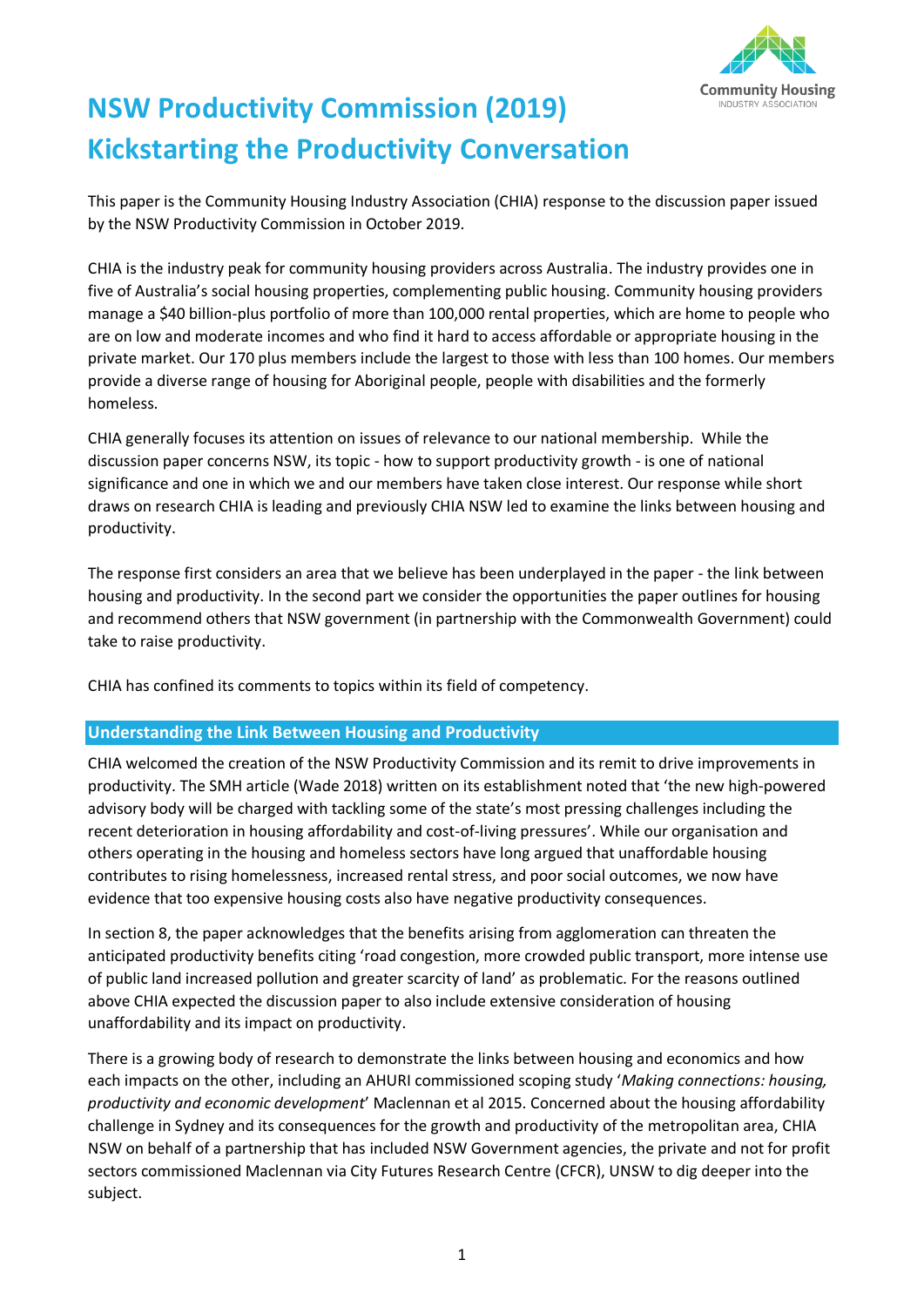The first of two reports 'Making Better Economic Cases for Housing Policies' suggested that housing's weighty economic role is largely ignored. Two categories of productivity impacts were identified.

#### **Constrained Human Capital**

- the mismatch between housing and jobs and resulting in poor access to jobs, lower labour participation, health impacts on performance and less labour mobility.
- high housing costs leading to lower living standards with affected households also being frequently located within specific neighbourhoods thus compounding the disadvantage. These lower living standards being manifested in poorer educational attainment, health and wellbeing outcomes.

## **The impact of high prices and rents on consumption, savings and investment**.

The housing boom has:

- encouraged investment in lower productivity industries,
- locked up capital that has added little to growth and productivity but adds to rentier returns that constitutes a major distortion in the functioning of the economy that has both federal and state implications.
- increased instability, as rising housing wealth results in increased consumption, and this is likely to be pro-cyclical spending that raises the amplitude of metropolitan economic cycles. This will increase instability and reduce productivity.
- There is likely to be a much more significant, and negative, effect on consumption when rising housing costs capture a disproportionate share of disposable household income.

# HOUSING AND PRODUCTIVITY **IMPACTS**

The results show significant direct, or 'first round', productivity impacts across the city:

\$2.26B (NPV) in travel time savings, of which \$1.129B is used for travelto-work journeys and increases the supply of labour;

\$17.57B (NPV) in human capital uplift in terms of added household incomes associated with better job choices as a result of investing in affordable housing in more accessible locations.

Indirect, or 'second-round', effects that arise from these major first round gains are also substantial and are estimated at \$1.36B (NPV) for travel time savings to be available for productive work and \$12.23B (NPV) gains from more efficient labour market matching.

These direct and indirect benefits are estimated to come at a cost to government of \$7.27B (NPV)- the cost of investing in the required affordable housing.

In the second report 'Strengthening Economic Cases' the primary aim was to model how housing outcomes impact economic growth and productivity, with a particular focus on the Sydney metropolitan area. The productivity modelling exercise was based on an Economic Impact Assessment (EIA) which revealed strong, positive productivity effects from investing in better housing outcomes over a 40-year timescale that reduce commuting times and extend access to a wider set of labour market opportunities. The key results are outlined in the box above.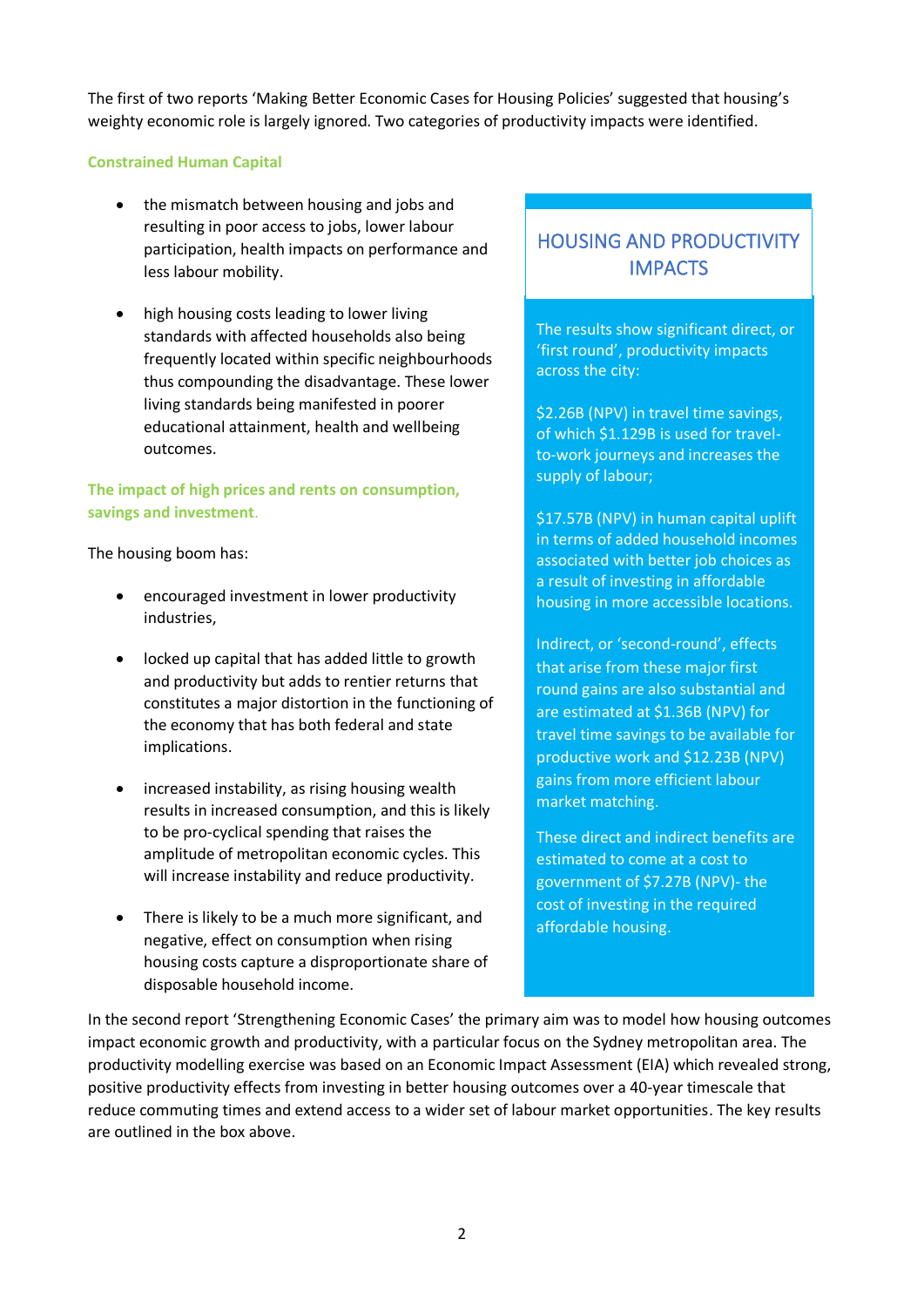The weight of productivity gains identified suggest an economic performance impact that compares very favourably to most other infrastructure investments, including transport investments.

Due to limitations in modelling capability these gains do not include the economic impacts arising from the housing cost burden experienced by many renters, and newer owners. The report authors estimated that the excess of rent payments over a 30% contribution averaged just under \$6000 per household p/a, amounting to \$1.8B p/a for NSW and absorbing an estimated \$1.4B of Commonwealth rent support.

There remains much scope to develop wider and deeper insights on housing and productivity impacts, and to get to grips with how better housing outcomes affect the trajectories of the lives of individuals and the long term wealth of cities. CHIA in collaboration with CFCR and other partners is putting together a housing and productivity consortium to promote and deliver research in this area. We are holding our next meeting in Sydney on 11 December and if this of interest the NSW Productivity Commission is welcome to attend.

In summary our view, is that this evidence of housing system under-performance cannot be ignored. We recognise that later in the section the authors acknowledge that the planning system and government regulations could be adjusted to facilitate more 'affordable housing'. Our argument is that a clearer appreciation of the links between housing and productivity would do three things:

- Articulate the productivity benefits that will ensure from well-located and designed housing.
- Lead to a broader consideration of the action Government could take to alleviate housing unaffordability (acknowledging that the solutions for tackling housing unaffordability are linked to household incomes and the feasibility of a market response).
- Enable a conversation about the relative merits of investing in housing compared to other forms of infrastructure.

### **Planning for the Housing We Want**

Section 8 as we noted earlier identifies a number of housing impacts on productivity. These are predominantly concerned with the human capital implications from larger numbers of households being accommodated in insecure private rental housing often at long distances from employment hubs. These impacts will be compounded by the high housing costs prevalent in NSW which disproportionately affect low income households.

The scale of the housing affordability challenges facing lower income households is clear. The Productivity Commission in its recent report 'Vulnerable Private Renters: Evidence and Options' drew attention to the fact that two thirds of the more than 1 million low-income households who rented in the private market in 2018 spend more than 30 per cent of their income on rent - with many spending much more than this. Furthermore, almost half of these households in rental stress are likely to remain stuck in this situation for at least five years.

CFRC estimated in its report Filling the Gap, that in 2016, there was a shortfall of over 200,000 homes in NSW affordable to households in the bottom two income quintiles. Factoring in projected household growth to 2036 the authors estimate an additional 320,000 homes will be needed to meet the needs of these lower income households.

In assessing the proposals put forward by the paper to address the negative productivity impacts outlined, CHIA agrees that enhancing tenant security by reforming rental laws and/or by restructuring the rental market in favour of institutionally-funded housing (Build to Rent) is desirable.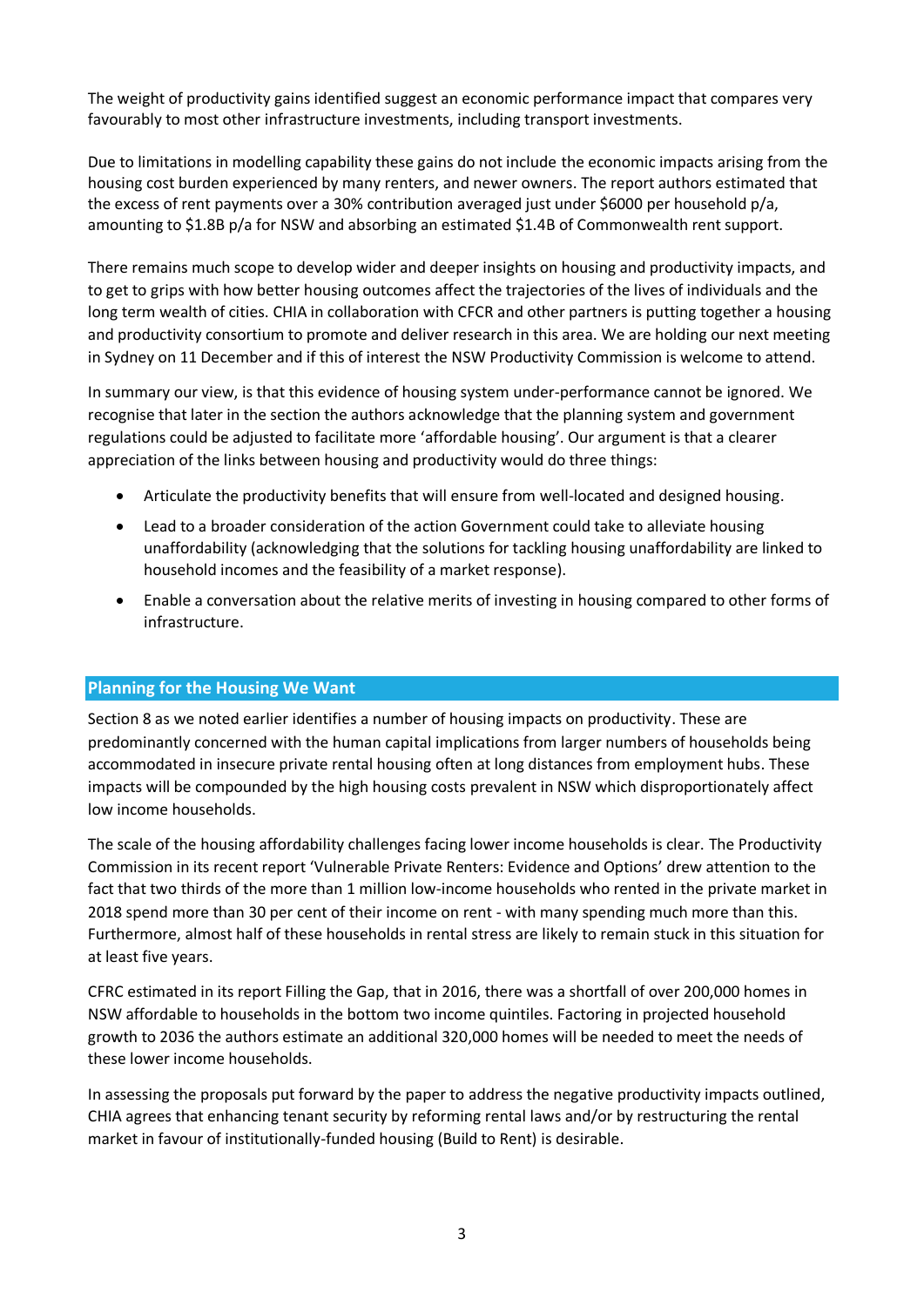There may also be merit in considering modifications of building regulations to allow for smaller welldesigned units, providing in the process, quality is not compromised. The unpublished study commissioned by the previous UrbanGrowth NSW from UTS researched models in Australia and internationally and should provide material on which an informed discussion can take place.

We also recognise that the transport improvements that the NSW Government has and continues to invest in will also deliver productivity benefits. However, for many lower income households the cost of transport needs to be considered in combination with rents or mortgage payments. The City of Vancouver undertook research into how housing and transport costs combined made what appeared to be lower cost housing areas very unaffordable. The study is no longer available via the web but CHIA can make material available should this be of interest.

Taken together however the proposals as outlined will do little to address the economic / productivity costs arising from housing unaffordability. Given the evidence that now exists that expensive housing has economic as well as social costs CHIA believes that the government should support the expansion of social and affordable housing in areas with good access to jobs and services.

While the report considers planning reform it is silent on inclusionary zoning although an exemplar inclusionary requirements scheme has operated in the Ultimo Pyrmont and Green Square redevelopment areas in Sydney for over 25 years and, the NSW Government has amended legislation to allow any Council in NSW to apply for permission to introduce inclusionary requirements. Mandating the development of sub-market housing where land increases in value simply from a government decision to re-zone or upzone is a cost effective mechanism to assist in meeting affordable housing needs. Government should clear the barriers that have, until now, prevented the realisation of the inclusionary zoning framework originally proposed by the Greater Sydney Commission in 2016 but which – more than three years later – remains undelivered.

Beyond planning reform, the extent to which housing unaffordability is impacting on Sydney's economic productivity - highlighted earlier – justifies far more government intervention. This could take the form of turning the Social and Affordable Housing Fund into one that provides regular recurrent opportunities and / or providing government land via (for example) long term peppercorn leases to community housing providers to make development of low cost housing feasible.

The CFRC modelling study mentioned above demonstrates that the costs to government of investing in affordable housing are more than offset by the productivity benefits. In addition, CHIA's submission to Infrastructure Australia's 2019 Audit authored by Dr C Nygaard at Swinburne University provides evidence of the multiple ways in which the provision of secure high quality affordable rental housing can lead to less expenditure on other public services and at the same time, through better health and educational outcomes, improve productivity.

CHIA looks forward to the production of the Green Paper and to participating in further consultation.

#### **References**

Productivity Commission (2019) Vulnerable Private Renters: Evidence and Options <https://www.pc.gov.au/research/completed/renters/private-renters.pdf>

Maclennan, D., Ong, R., Wood, G. (2015) *Making connections: housing, productivity and economic development*, AHURI Final Report No. 251, Australian Housing and Urban Research Institute Limited, Melbourne,<https://www.ahuri.edu.au/research/final-reports/251>